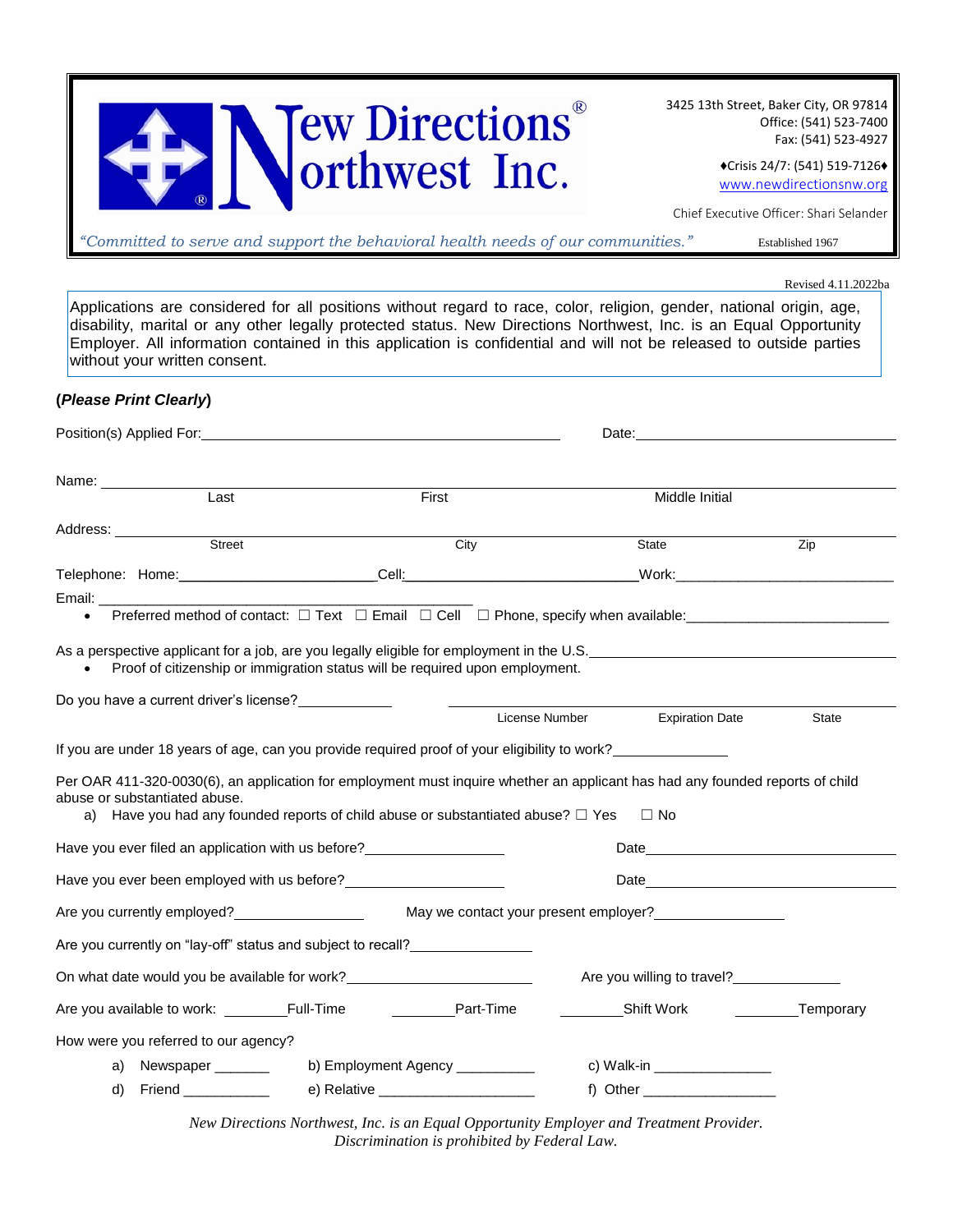

# **EDUCATION**

| High School                                                                             | Name / Address                                                                                 | <b>Years Completed</b> | Diploma / Degree  | Course / Major |
|-----------------------------------------------------------------------------------------|------------------------------------------------------------------------------------------------|------------------------|-------------------|----------------|
| College                                                                                 | <u> 1989 - Johann Barnett, fransk politiker (d. 1989)</u>                                      |                        |                   |                |
| Graduate                                                                                |                                                                                                |                        |                   |                |
| Other                                                                                   |                                                                                                |                        |                   |                |
| $\bullet$                                                                               | Proof of educational diploma/degree/certification will be required.                            |                        |                   |                |
|                                                                                         | Indicate any foreign languages you speak, read and/or write:                                   |                        |                   |                |
|                                                                                         | Language(s)                                                                                    |                        | Fluent            | Good Fair      |
| <b>SPEAK</b>                                                                            |                                                                                                |                        |                   |                |
| <b>READ</b>                                                                             |                                                                                                |                        |                   |                |
| <b>WRITE</b>                                                                            |                                                                                                |                        |                   |                |
|                                                                                         | Describe any specialized training, skills, and/or apprenticeships that you have experience in: |                        |                   |                |
| <b>Training Type</b>                                                                    | # Years                                                                                        |                        | Type of Equipment | Software       |
|                                                                                         |                                                                                                |                        |                   |                |
|                                                                                         |                                                                                                |                        |                   |                |
|                                                                                         |                                                                                                |                        |                   |                |
|                                                                                         |                                                                                                |                        |                   |                |
|                                                                                         |                                                                                                |                        |                   |                |
|                                                                                         | Describe any job-related training received in the United States Military:                      |                        |                   |                |
| <b>Training Type</b>                                                                    | # Years                                                                                        |                        | Type of Equipment | Software       |
|                                                                                         |                                                                                                |                        |                   |                |
|                                                                                         |                                                                                                |                        |                   |                |
|                                                                                         |                                                                                                |                        |                   |                |
|                                                                                         |                                                                                                |                        |                   |                |
|                                                                                         |                                                                                                |                        |                   |                |
| Please list any professional associations that are directly related to your profession: |                                                                                                |                        |                   |                |
|                                                                                         |                                                                                                |                        |                   |                |
|                                                                                         |                                                                                                |                        |                   |                |
|                                                                                         |                                                                                                |                        |                   |                |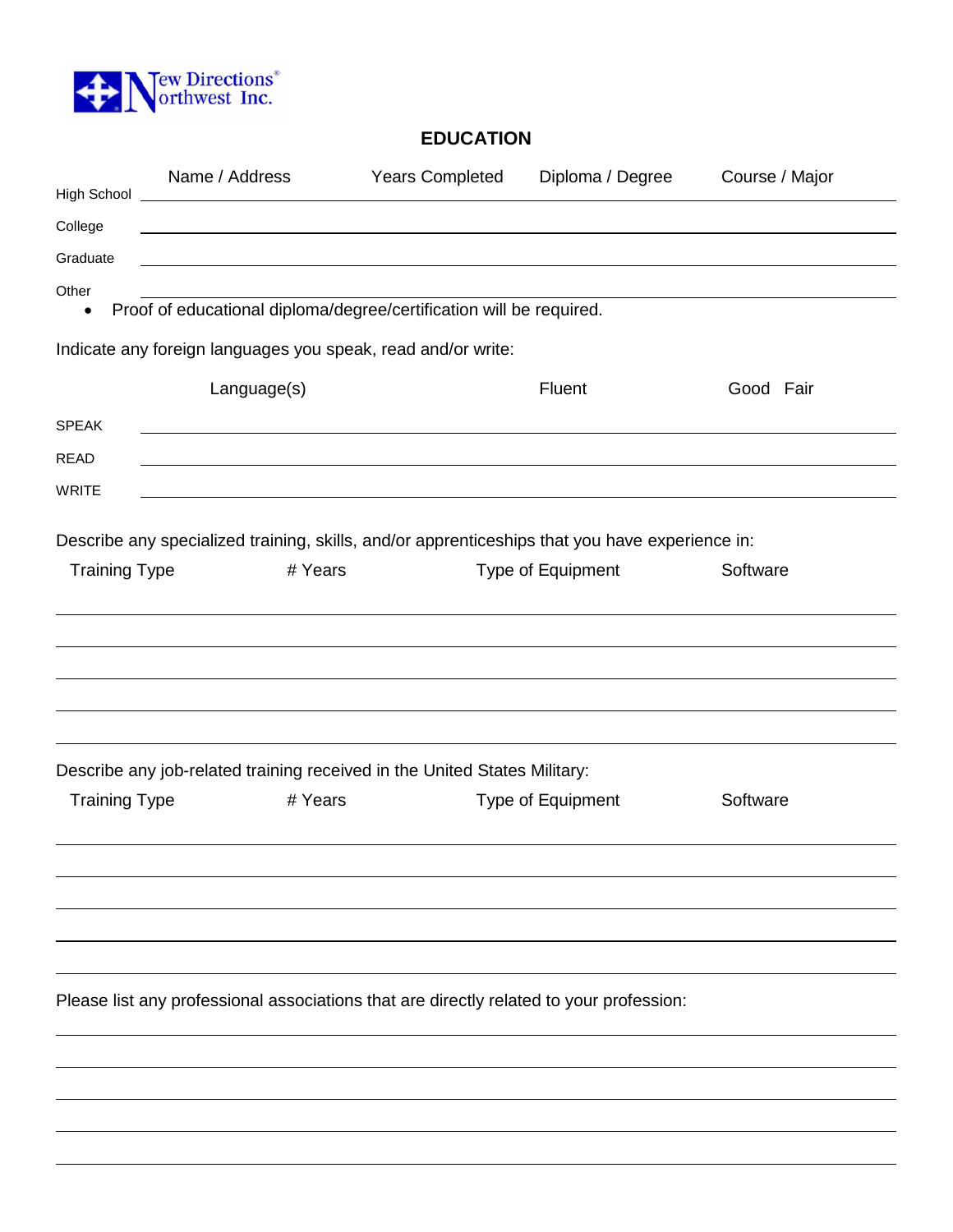

# **PREVIOUS EMPLOYMENT**

**Start with your present job**. *Please include any job-related military service assignments and volunteer activities.*  **Please do not use "refer to resume".** *(Resume may be attached as backup to this application.)*

| $\mathbf 1$ .                                                                                                                                                                                                                  |                  |  |
|--------------------------------------------------------------------------------------------------------------------------------------------------------------------------------------------------------------------------------|------------------|--|
| <b>Employer Name/Address</b>                                                                                                                                                                                                   | Dates Employed   |  |
| Job Title/Position                                                                                                                                                                                                             |                  |  |
| Contact Person regarding your performance                                                                                                                                                                                      | Telephone Number |  |
|                                                                                                                                                                                                                                |                  |  |
|                                                                                                                                                                                                                                |                  |  |
| 2.                                                                                                                                                                                                                             |                  |  |
| <b>Employer Name/Address</b>                                                                                                                                                                                                   | Dates Employed   |  |
| Job Title/Position                                                                                                                                                                                                             |                  |  |
| Contact Person regarding your performance                                                                                                                                                                                      | Telephone Number |  |
| Duties / Responsibilities Manual Account of the Contract of the Contract of the Contract of the Contract of the Contract of the Contract of the Contract of the Contract of the Contract of the Contract of the Contract of th |                  |  |
| Reason for Leaving_                                                                                                                                                                                                            |                  |  |
| 3.                                                                                                                                                                                                                             |                  |  |
| <b>Employer Name/Address</b>                                                                                                                                                                                                   | Dates Employed   |  |
| Job Title/Position                                                                                                                                                                                                             |                  |  |
| Contact Person regarding your performance                                                                                                                                                                                      | Telephone Number |  |
|                                                                                                                                                                                                                                |                  |  |
|                                                                                                                                                                                                                                |                  |  |
| Reason for Leaving                                                                                                                                                                                                             |                  |  |
| 4.                                                                                                                                                                                                                             |                  |  |
| <b>Employer Name/Address</b>                                                                                                                                                                                                   | Dates Employed   |  |
| Job Title/Position                                                                                                                                                                                                             |                  |  |
| Contact Person regarding your performance                                                                                                                                                                                      | Telephone Number |  |
|                                                                                                                                                                                                                                |                  |  |